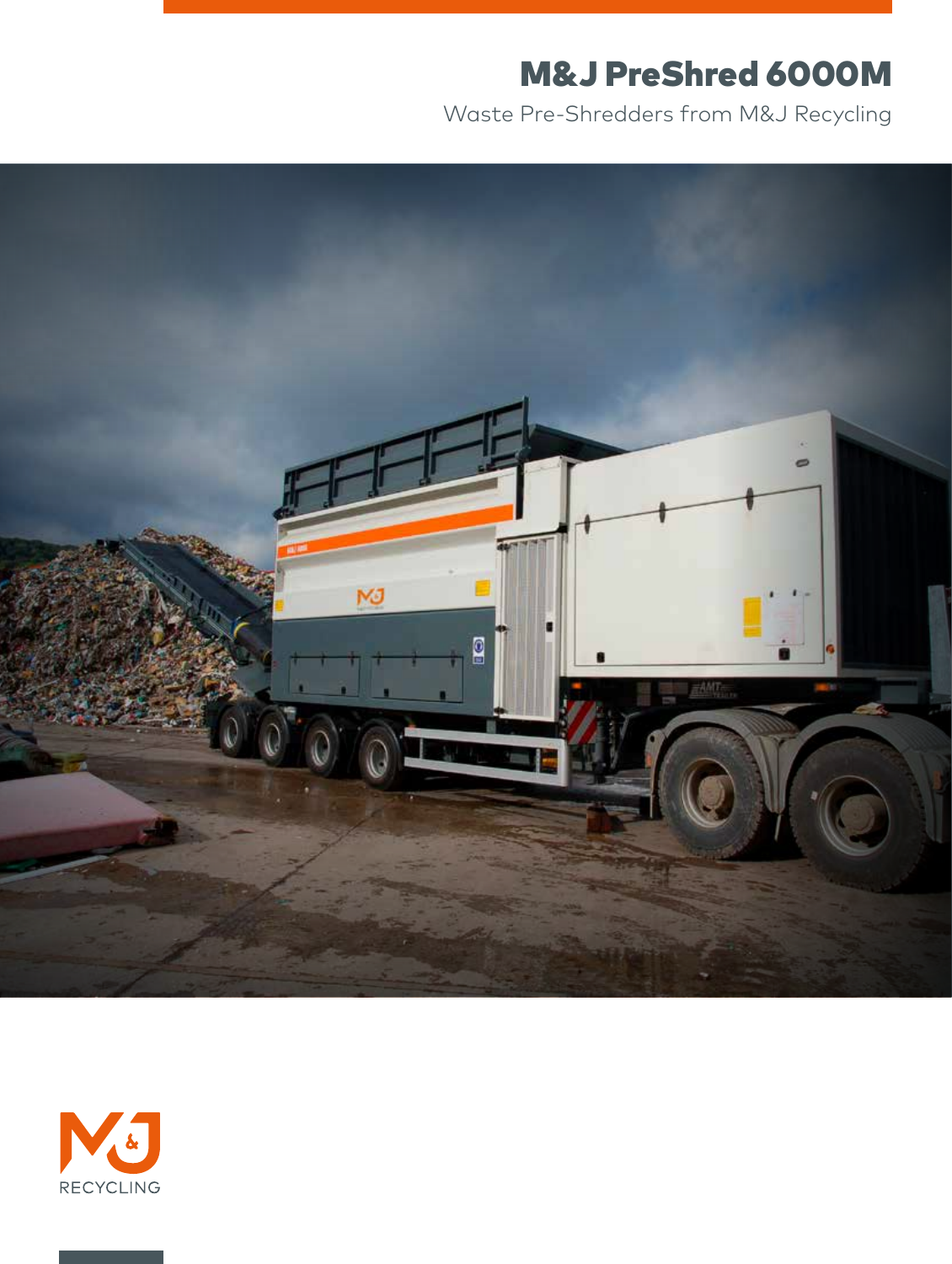## **M&J PreShred 6000M Specification**





| Specification                            |       |                                 |  |
|------------------------------------------|-------|---------------------------------|--|
| Overall dimesion std with hopper (LxWxH) | mm    | 10709 x 3550 x 3705             |  |
| Weight total                             | ton   | 56.0                            |  |
| Standard colour                          | RAL   | 7011, 9002                      |  |
| Loading height (with hopper)             | mm    | 3705                            |  |
| Cutting area                             | mm    | 3461 x 2400                     |  |
|                                          |       |                                 |  |
| Power pack                               |       |                                 |  |
| Diesel motor                             | kW/hp | 403/540                         |  |
| Electric control unit                    |       | Danfoss Plus <sup>+1</sup>      |  |
| Drive principle                          |       | Double hydrostatic transmission |  |
|                                          |       |                                 |  |
| <b>Chassis</b>                           |       |                                 |  |
| Standard belt conveyer (LxW)             | mm    | 13100 x 1200                    |  |
| Discharge height                         | mm    | 3457                            |  |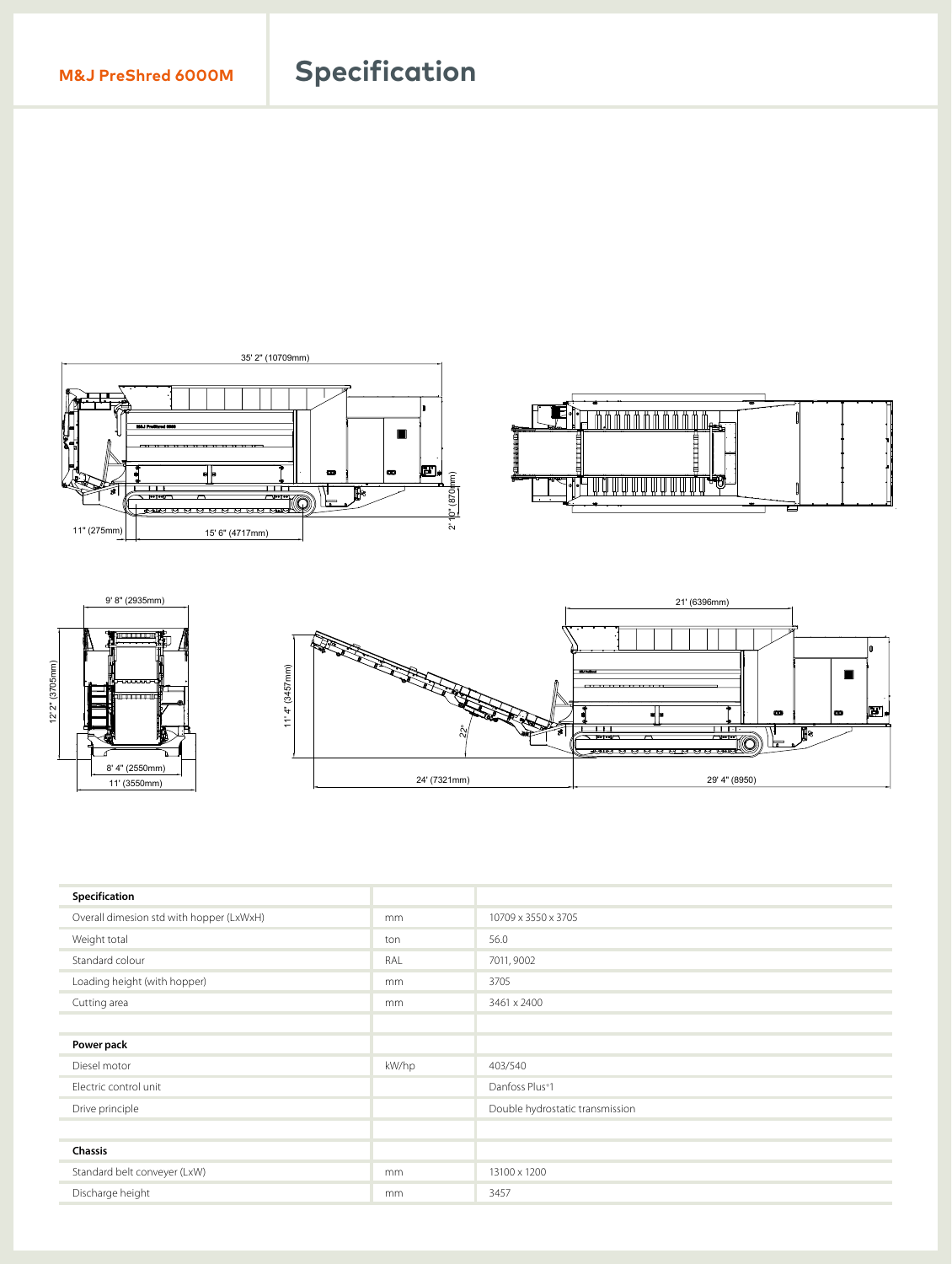**M&J PreShred 6000M** 



Samurai



Classic





### Cutting table 9 knives Cutting table 16 knives

| <b>Cutting Table</b>                                                                  |     |               |  |  |
|---------------------------------------------------------------------------------------|-----|---------------|--|--|
| Number of shafts                                                                      |     | 2             |  |  |
| Rotating speed                                                                        | rpm | $11 - 32$     |  |  |
| Number of knives                                                                      |     | 12/14/16      |  |  |
| Number of counter knives                                                              |     | 24/28/32      |  |  |
| Cutting area (LxW)                                                                    | mm  | 3461 x 2400   |  |  |
| Weight                                                                                | ton | $24.5 - 27.7$ |  |  |
| Grain size*                                                                           |     |               |  |  |
| 12 knives                                                                             | mm  | $<$ 300       |  |  |
| 14 knives                                                                             | mm  | $<$ 200       |  |  |
| 16 knives                                                                             | mm  | < 125         |  |  |
| Capacity per hour**                                                                   |     |               |  |  |
| Household waste                                                                       | ton | Up to 200     |  |  |
| Demolition wood                                                                       | ton | Up to 100     |  |  |
| Industrial waste                                                                      | ton | Up to 50      |  |  |
| Bulky waste                                                                           | ton | Up to 70      |  |  |
| * 90% less than ** Depending on loading, grain size and density of the input material |     |               |  |  |